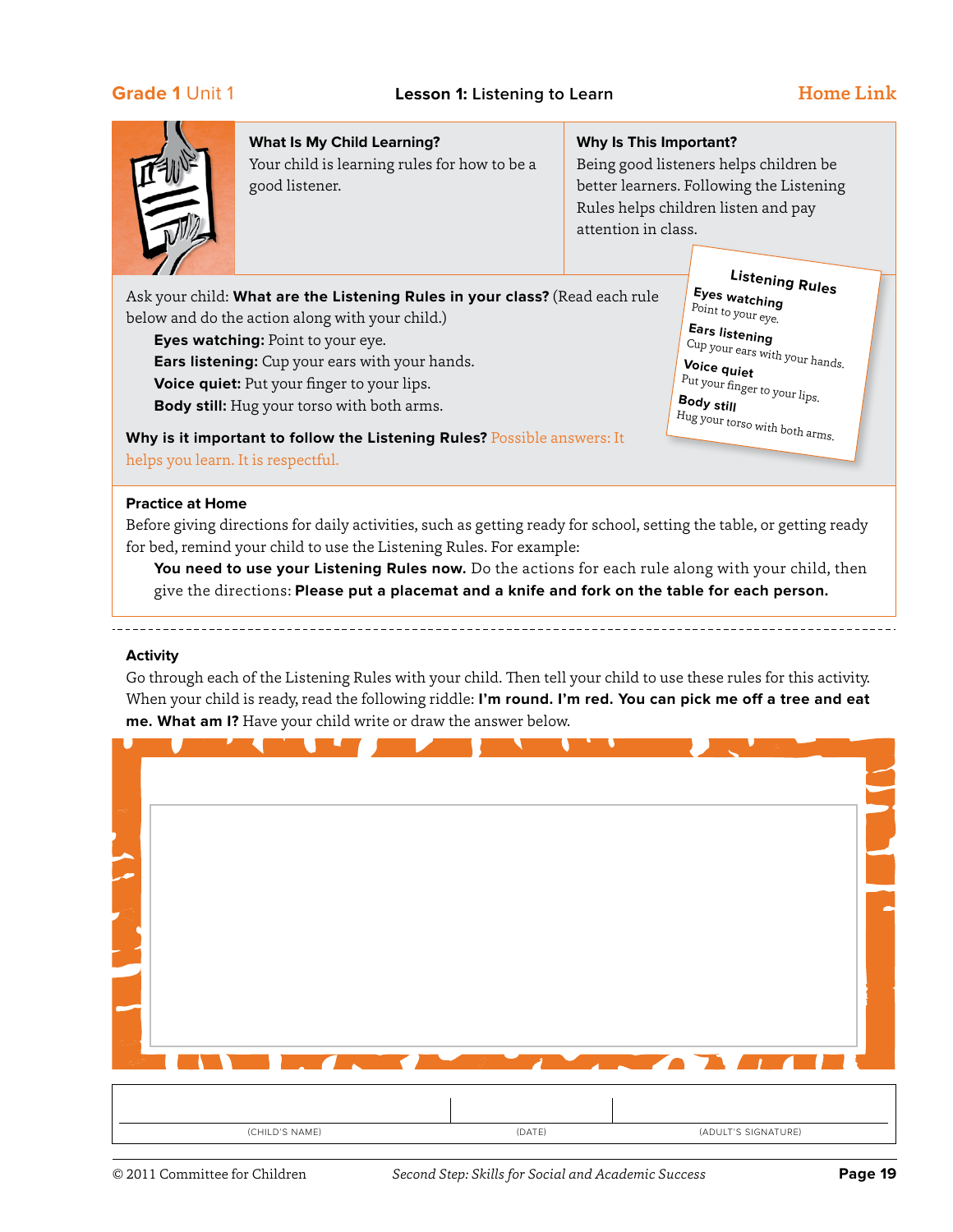

Your child is learning that you need to use your eyes, ears, and brain when you focus attention on something. Your child is also learning that saying things to yourself (selftalk) can help you pay attention.

### **Why Is This Important?**

Being able to focus attention helps children be better learners.

> 1. Cup hands around each eye like binoculars. 2. Say "Focus" or "Listen" to switch on the attent-o-scope. 3. Put down the attent-o-scope, but pretend it is still there.

Ask your child: **What can you do to help you focus attention?** Possible answers: Look at what you want to focus on. Use an attent-o-scope.

**Can you show me how to make and use an attent-o-scope?** (See directions at right.)

**What words can you say to yourself to remind you to pay attention?** Possible answers: Focus, listen, pay attention, look carefully.

### **Practice at Home**

Before giving your child important information, let your child know that you really need his or her focused attention. Then ask your child to repeat what you said. For example:

**This is important. I need you to focus your attention.** Pause for your child to focus. **Please give this note to your teacher. It tells her that I'm picking you up early from school today to go to the dentist. Now please repeat what I said.**

### **Activity**

- **1.** Have your child pick an object in the room without telling you what it is.
- **2.** Have your child give you one hint at a time about the object. Try to guess what it is.
- **3.** Between guesses, give your child time to focus attention on the object so he or she can think of another hint.
- **4.** After you guess what it is, have your child write the word or draw a picture of the object in the box provided.



| (CHILD'S NAME) | (DATE) | (ADULT'S SIGNATURE) |
|----------------|--------|---------------------|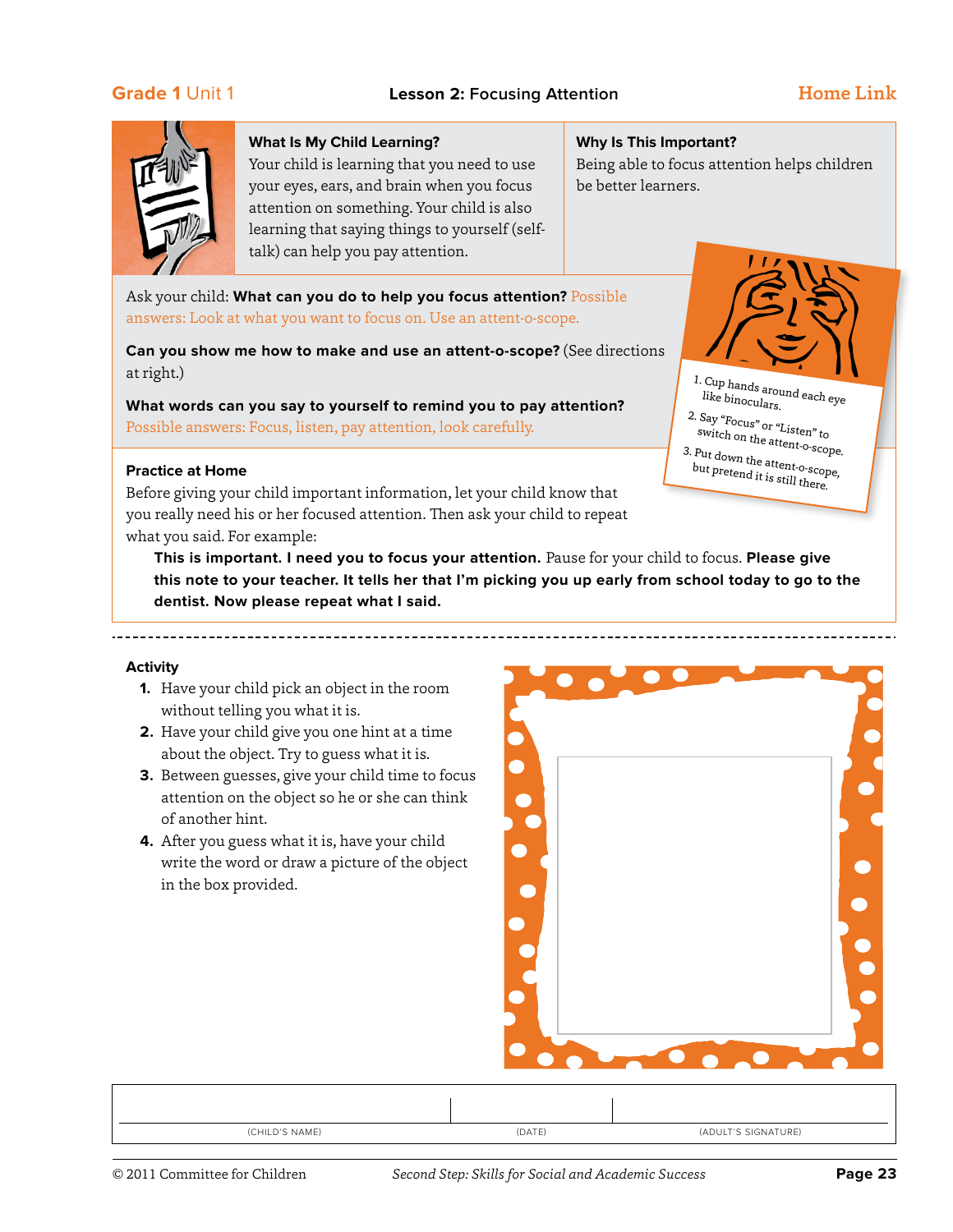

Your child is learning that repeating directions to him- or herself helps to remember what to do.

### **Why Is This Important?**

Being able to listen, remember, and follow directions helps children be better learners.

**Ask your child: What parts of your body do you need to use to listen and follow directions?** Possible answers: Ears, eyes, brain.

**What can you do to help you remember directions?** Possible answers: Listen. Focus my attention. Repeat the directions to myself.

**Why does it help to repeat the directions to yourself?** Possible answers: It helps me remember. It helps me learn and know what to do.

### **Practice at Home**

Before giving directions for daily tasks that require more than one step, prompt your child to listen and focus. Give your child the directions. Have your child repeat the directions to you, then to him- or herself as many times as needed until the task is complete. For example:

**You need to listen and focus on these directions.** Wait for your child to focus. **Please go to your room and get a pair of socks and a clean shirt. Now repeat what you have to do out loud.**

### **Activity**

. <u>. . . . . . . . . . . . . . .</u>

Choose an object, such as a sock, cup, small toy, or hairbrush. Have your child leave the room you are in so he or she cannot see you, and then hide the object in a corner of the room on the floor, behind something else.

Give your child the following directions to find the item. Then have your child repeat the directions before looking for it. Remind your child to repeat the directions if he or she starts to look somewhere not mentioned in the directions.

- **1. It is somewhere on the floor.**
- **2. It is close to a wall.**
- **3. It is behind something else.**

| (CHILD'S NAME) | (DATE) | (ADULT'S SIGNATURE) |
|----------------|--------|---------------------|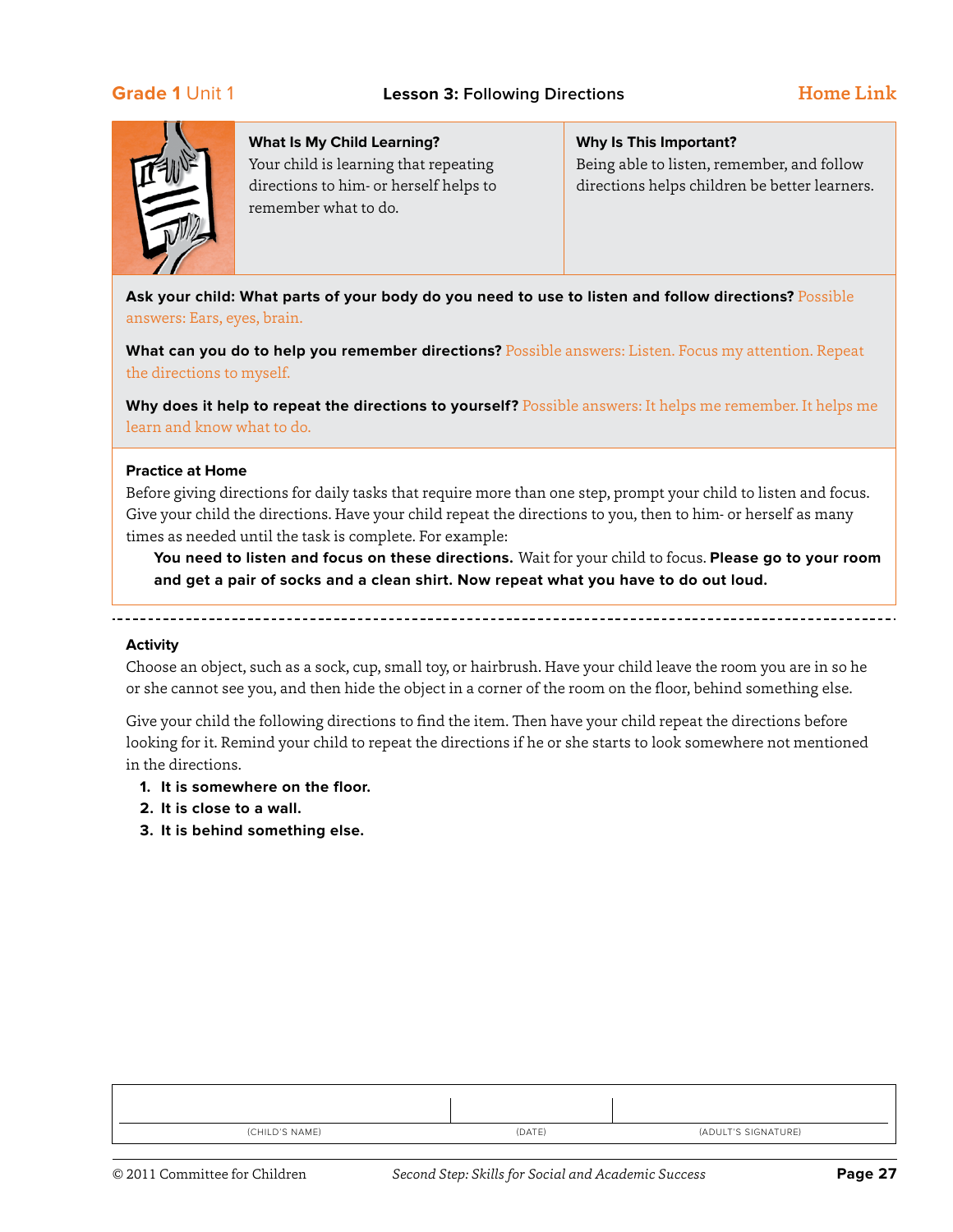

Your child is learning that self-talk is when you talk to yourself in a quiet voice or in your head. Your child is also learning to use self-talk to focus on a task, ignore distractions, and remember directions.

### **Why Is This Important?**

Self-talk is an important learning tool children can use to help themselves listen, follow directions, focus, ignore distractions, and stay on task.

Ask your child: **What is self-talk?** *Second Step* answer: When you talk to yourself in a quiet voice or in your head.

**What can self-talk help you do?** Possible answers: Focus attention, follow directions, ignore distractions.

**When are times that you use self-talk?** Possible answers: When there are distractions. When I repeat directions to myself so I can remember them. When I'm trying to focus on my work. When I switch on my attent-o-scope.

**What can you say to yourself to help you focus?** Possible answers: Pay attention. Focus. Listen.

### **Practice at Home**

When your child becomes distracted while doing daily tasks, remind him or her to use one or more of the selftalk words from your discussion above. For example:

**I see you are having trouble focusing on getting ready for bed. What can you say to yourself to help you stay on task?** Wait for your child to respond. **What is the first thing you need to do?** Wait for your child to respond. **What is the next thing you need to do?**

### **Activity**

Check off one task and one distraction from the lists below, or come up with your own. Then have your child complete the task using self-talk to ignore the distraction.

| <b>Tasks</b>                                 | <b>Distractions</b>                                 |
|----------------------------------------------|-----------------------------------------------------|
| $\Box$ Match socks pairs from a clothes pile | $\Box$ Play music                                   |
| $\Box$ Tie shoes                             | $\Box$ Talk on the phone                            |
| $\Box$ Put toys away                         | $\Box$ Have others in the room doing something else |
| $\Box$ Read a book                           | $\Box$ Walk around your child                       |
| $\Box$ Wipe the table                        | $\Box$ Tap your foot/snap your fingers              |
| $\bigcap_{\text{therr}}$                     | Other:                                              |

Self-talk words your child used to ignore the distraction and stay on task:

| (CHILD'S NAME) | (DATE) | (ADULT'S SIGNATURE) |
|----------------|--------|---------------------|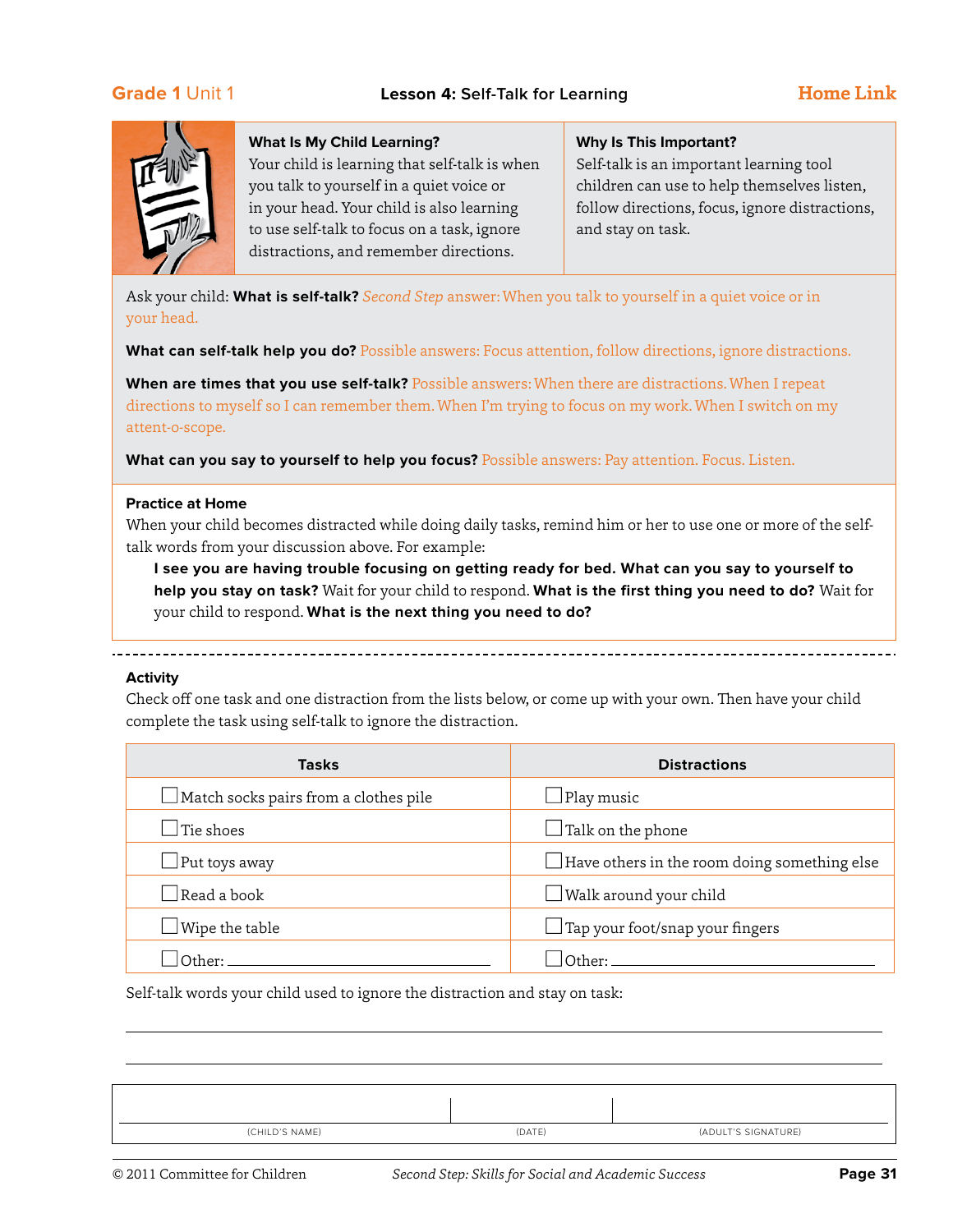

Your child is learning that being assertive is the best way to ask for help at school. When you are assertive, you face the person you're talking to, stand up straight, use a calm, firm voice, and use respectful words.

### **Why Is This Important?**

Being able to ask for help assertively helps children be better learners. When children don't understand something, it helps them continue to learn rather than being stuck.

•

## Ask your child: **What is a good way to ask your teacher or an adult for help?** *Second Step* answer: In an assertive way.

**Can you show me how it looks and sounds to ask for help assertively?** (Your child should be facing you, sitting or standing up straight, and using clear, calm, and respectful words, such as "Can you please help me?")

# **Be Assertive**

- • Face the person you're talking to.
- Keep your head up and shoulders back.
- Use a calm, firm  $_{{\rm{voice}}}$ . Use respectful words.

### **Practice at Home**

Notice if your child is getting frustrated with a difficult or new task (such as cleaning a messy room, reading a book, or writing words). First, give your child time to try to figure it out alone. If your child is still stuck, remind him or her to ask you for help. For example:

**I see that you are starting to feel frustrated trying to write those words. If you would like some help, you can say: "Excuse me. Can you please help me write these words?"** Wait and let your child ask you assertively for help. Make sure that you give him or her the needed help soon after being asked.

### **Activity**

Help your child practice asking for help at school. Pretend that you are a teacher. You are busy writing a note on your calendar. Your child needs help with a math problem. Before asking you for help, your child needs to wait until you have finished what you are doing. Then have your child practice saying these words to ask you for help:

**Excuse me. Can you please help with this math problem?** Check the steps that your child remembered to do:

**Naited until you finished what you were doing before asking for help.** 

 $\Box$  Faced you.

 $\Box$  Stood up straight.

n **Used clear, calm, respectful words.**

| (CHILD'S NAME) | (DATE) | (ADULT'S SIGNATURE) |
|----------------|--------|---------------------|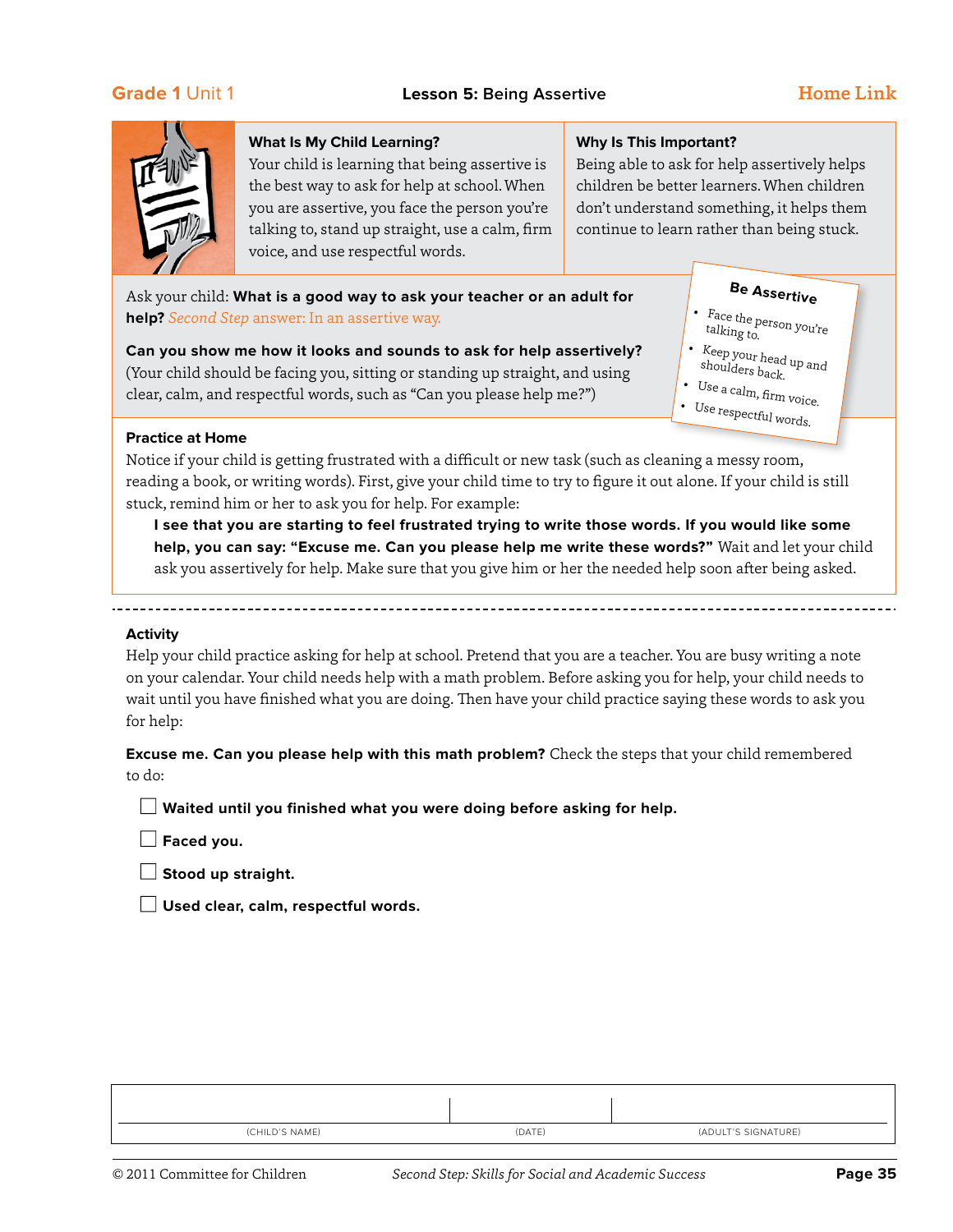# **Grade 1** Unit 2 **Lesson 6:** Identifying Feelings The Mome Link



### **What Is My Child Learning?**

Your child is learning how to pay attention to other people's faces and bodies to figure out what they are feeling.

### **Why Is This Important?**

Children who can identify feelings tend to get along better with others and do better in school than those who can't.

Ask your child: **Can you show me what a surprised face and body look like?** (Have your child model "surprised." Model back "surprised" for your child.)

**Can you show me what a disgusted face and body look like?** (Have your child model "disgusted." Model back "disgusted" for your child.)

### **Practice at Home**

Name feelings as you, your child, or others are experiencing them. For example:

- **• I'm feeling very worried. I need to find my coat quickly or else I'm going to be late for work.**
- **• I can see by the way your lips are pressed together and your shoulders are tense that you are feeling frustrated that you can't get your shoes tied.**
- **• I can tell by Aunt Jane's big smile that she is very happy you gave that picture to her!**

### **Activity**

Have your child identify your feelings.

| <b>1.</b> Make an <i>angry</i> face for your child.                                         |  |
|---------------------------------------------------------------------------------------------|--|
| • Ask: What am I feeling?                                                                   |  |
| • Have your child draw your angry face and/or<br>write the word "angry" in the box.         |  |
| 2. Make a surprised face for your child.                                                    |  |
| • Ask: What am I feeling?                                                                   |  |
| • Have your child draw your surprised face and/or<br>write the word "surprised" in the box. |  |

| (CHILD'S NAME) | (DATE) | (ADULT'S SIGNATURE) |
|----------------|--------|---------------------|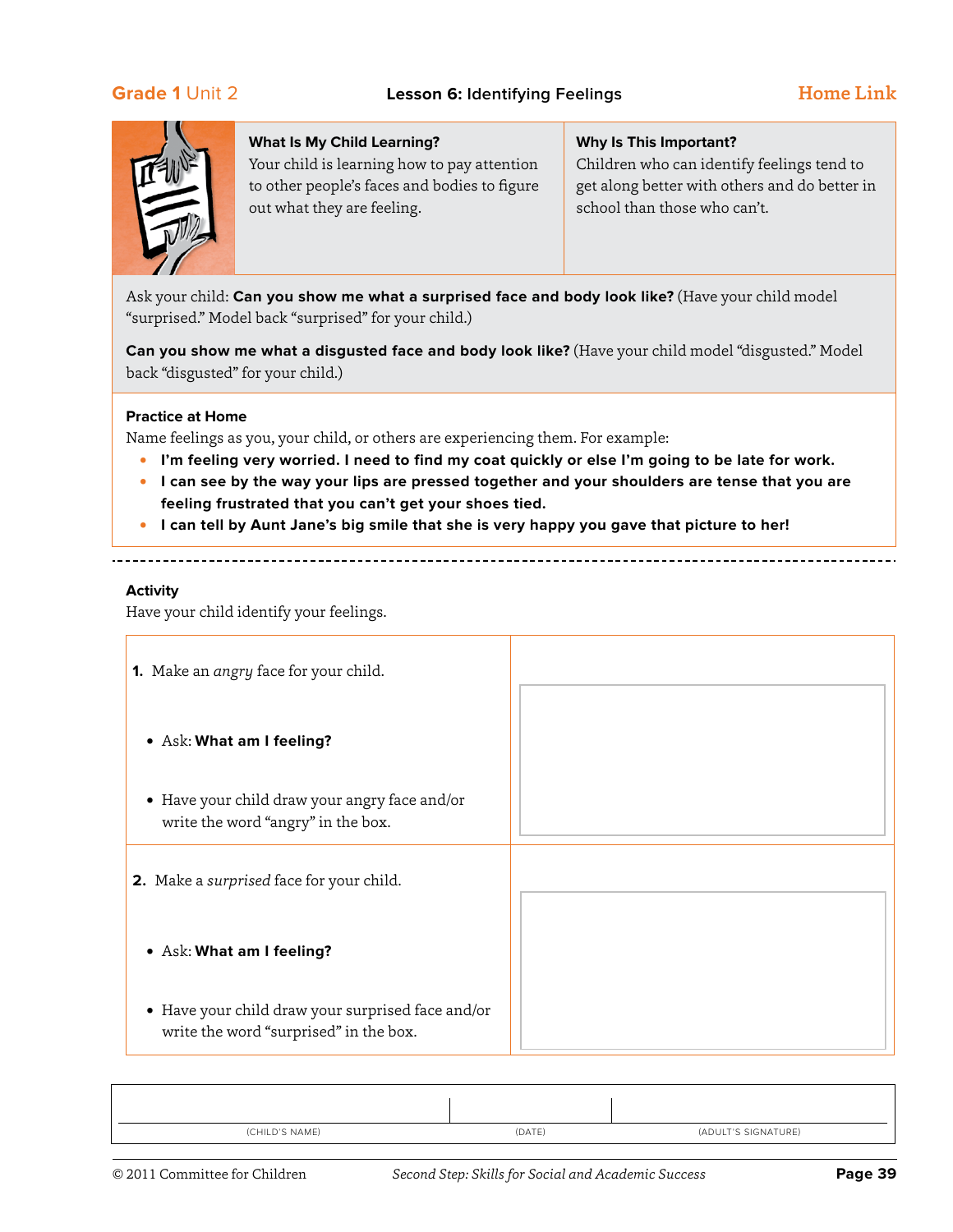# **Grade 1** Unit 2 **Lesson 11:** Showing Care and Concern **Home Link**



### **What Is My Child Learning?**

Your child is learning how to show care and concern for another person by listening, saying kind words, and helping that person. This is called *showing compassion,* and it makes people feel better.

# **Why Is This Important?** Being able to show compassion helps children get along with others.

Ask your child: **What does showing compassion mean?** Possible answer: Showing you care about others.

**What are some ways you can show care and concern or compassion for others?** Possible answers: Listening to them. Saying kinds words. Helping them.

**When is a time someone might need you to show someone compassion?** Possible answers: When someone is feeling sad, lonely, tired, or frustrated.

**How do you feel when someone shows you compassion?** Possible answers: Happy, special.

### **Practice at Home**

Help your child notice when someone else could use some help or a kind word. For example:

- **• Your father has a lot of dishes to do after dinner. Do you think he could use some help?**
- **• It sure looks like Mrs. Sanders could use some help picking up the trash. Can you do that?**

### **Activity**

Help your child think of something kind to say to someone else at home (or someone your child can easily call on the phone) as a way to show "compassion." Fill in the details below for your child. Then help your child do it!

I can show compassion to

I will say:

After I showed compassion, I think this person felt

| (CHILD'S NAME) | (DATE) | (ADULT'S SIGNATURE) |
|----------------|--------|---------------------|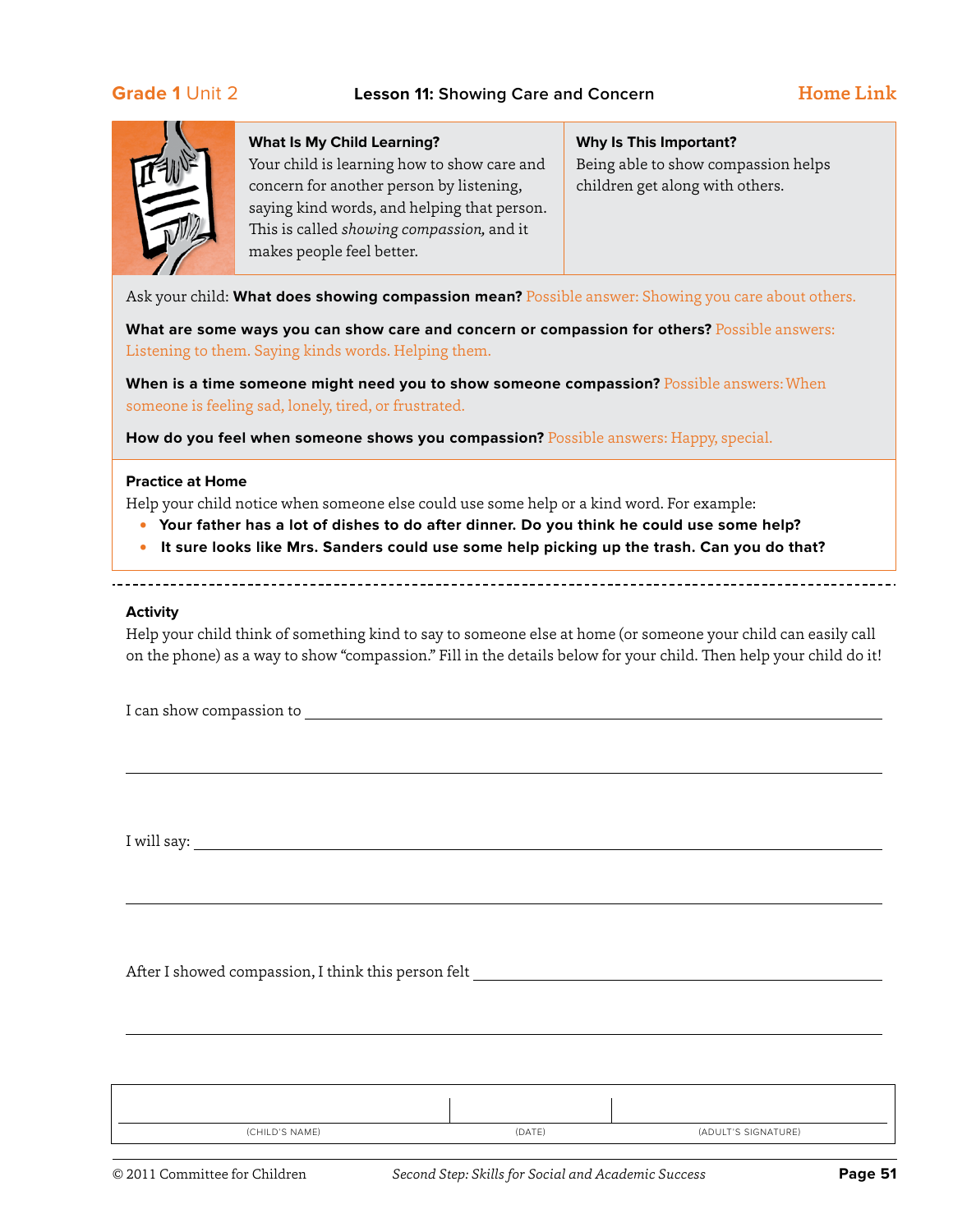# **Grade 1** Unit 3 **Lesson 15: Self-Talk for Calming Down** Home Link



### **What Is My Child Learning?**

Your child is learning that some feelings are strong and need to be managed. You can manage strong feelings by saying "Stop," naming the feeling, then using belly breathing and positive self-talk to calm down.

### **Why Is This Important?**

When children have strong feelings, they have a harder time thinking clearly and paying attention. When children are calm, they are able to learn.

Ask your child: **When you are having a strong feeling, what should you do first?** *Second Step* answer: Put my hands on my tummy and say "Stop."

**What should you do next?** *Second Step* answer: Name my feeling.

**Then what can you do to calm down?** Possible answers: Belly breathe or take belly breaths. Count. Use positive self-talk.

**Can you show me how to do belly breathing?** (Let your child lead you through belly breathing.)

**When you are feeling angry, what can you say to yourself that will help you calm down?** Possible answers: Relax. It will be okay.



### **Practice at Home**

When you notice your child having strong feelings, remind your child to say "Stop," then name his or her feeling. Then practice belly breathing with your child. Help your child think of positive self-talk to use to remain calm. For example:

**I see you're having a strong feeling. Remember to say "Stop."** Wait for your child to say stop. **What are you feeling?** Help your child name the feeling, if needed. **Now let's belly breathe together.** Practice belly breathing with your child. **What can you say to yourself that will help you keep calm?**

### **Activity**

Help your child to think of a time when he or she has a strong feeling and what he or she needs to do to calm down. Fill in your child's responses in the blanks below.

I get a strong feeling and need to calm down when:

Stop! I am feeling

Practice belly breathing.

Positive things I could say to myself:

| (CHILD'S NAME) | (DATE) | (ADULT'S SIGNATURE) |
|----------------|--------|---------------------|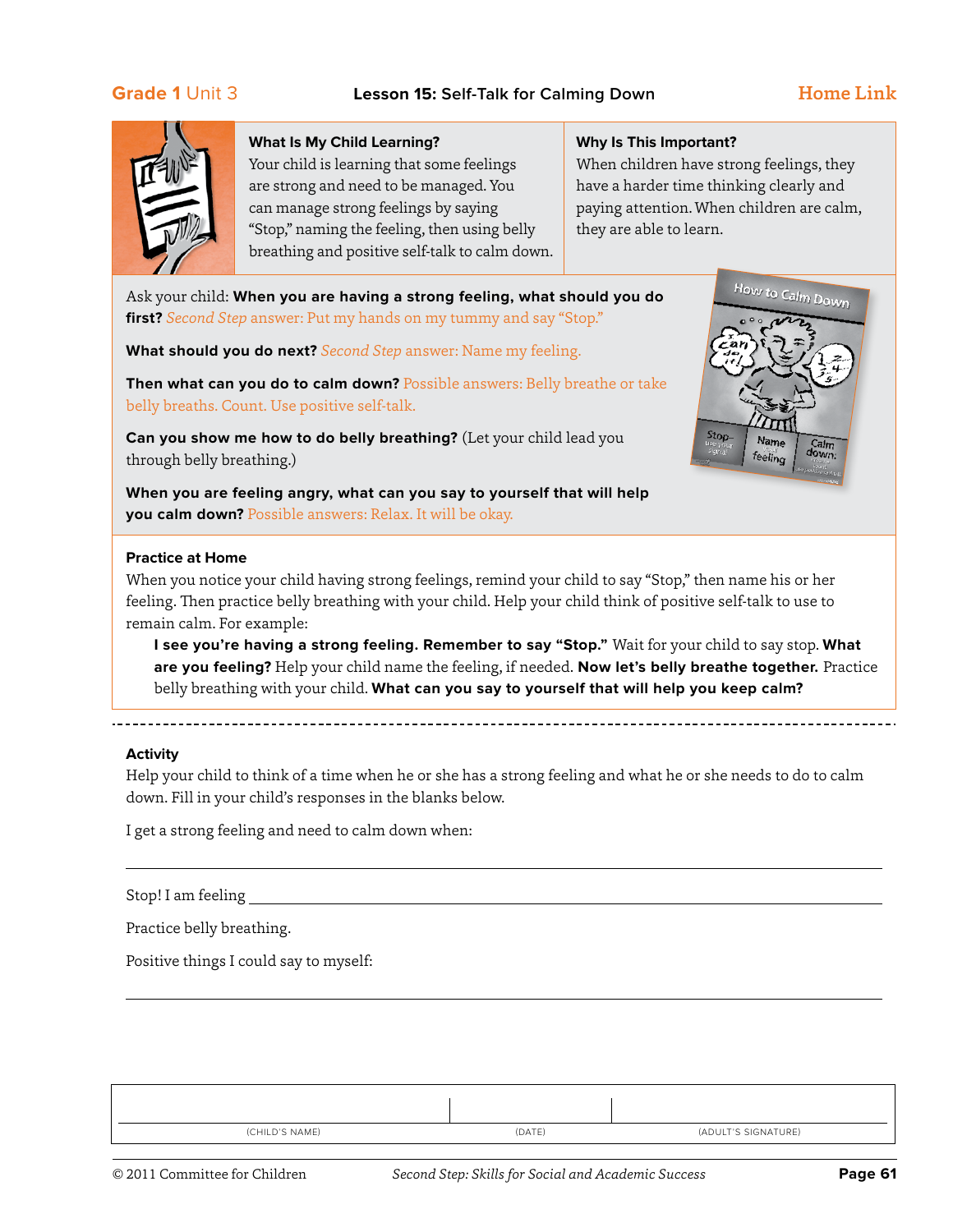

Your child is learning how to manage worried feelings using different Ways to Calm Down, such as belly breathing, using self-talk, and counting. Your child is also learning that it helps to talk to a trusted grown-up.

### **Why Is This Important?**

When children have strong feelings of worry or anxiety, it is hard for them to focus attention and learn.

Ask your child: **How does your body feel when you're worried?** Possible answers: Butterflies in my tummy. Hot. Sweaty. Shaky.

**How can you calm down when you are feeling worried?** Possible answers: Take belly breaths. Self-talk. Talk to a grown-up. Count.

**What can you say to yourself that will help you calm down when you feel worried?** Possible answers: It will be okay. I will ask my teacher for help. I will ask my dad for help.

**If you are feeling worried about something at school, who is a grown-up you can talk to?** (Help your child identify a trusted adult at school.)



**If you are feeling worried about something at home, who is a grown-up you can talk to?** (Help your child identify the adult(s) he or she can talk to at home, if necessary.)

### **Practice at Home**

When you notice your child is worrying, help him or her name the feeling, then practice one or more of the Ways to Calm Down learned in class. Then ask your child to talk to you about what is worrying him or her. For example:

**I can tell by the way your eyebrows are scrunched together that you are worried. Let's take some belly breaths together.** Stop and breathe together. **Can you tell me what is worrying you?**

### **Activity**

<u>. . . . . . .</u>

Help your child think of a time that might cause worried feelings. Help him or her think of what to say to a trusted adult to ask for help in that situation. Fill in your child's responses in the blanks below.

I feel worried when:

What I could say to ask an adult for help:

Now have your child practice using these words to ask you for help.

| (CHILD'S NAME) | (DATE) | (ADULT'S SIGNATURE) |
|----------------|--------|---------------------|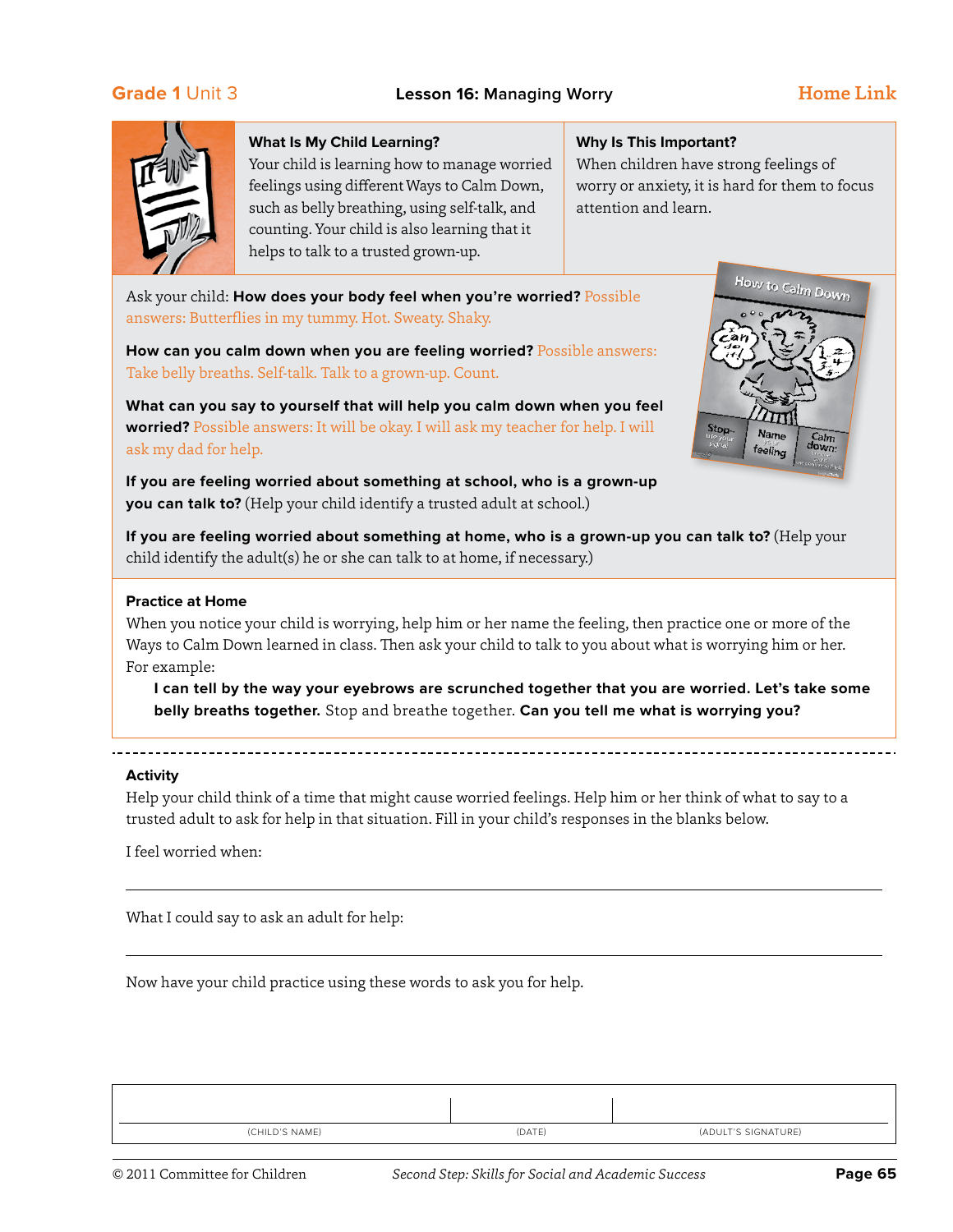Problem-Solving Steps



### **What Is My Child Learning?**

Your child is learning the Problem-Solving Steps, including how to say the problem and then think of solutions for that problem.

### **Why Is This Important?**

Being able to solve problems helps children get along better with other children. Children who can solve problems are less aggressive and have fewer conflicts.

Ask your child: **What should you do if you are having a strong feeling before you try to solve a problem?** *Second Step* answer: Calm down.

**What are some ways you can calm down?** Possible answers: Belly breathe. Count. Tell myself to calm down.

**What's the S Problem-Solving Step?** *Second Step* answer: S: Say the problem.

**What's the T Problem-Solving Step, and what does it mean?** *Second Step* answer: T: Think of solutions. Come up with safe and respectful ideas to solve the problem.

**What's the E Problem-Solving Step, and what does it mean?** *Second Step* answer: E: Explore consequences. Think about what could happen if you make a certain choice.

**What's the P Problem-Solving Step?** *Second Step* answer: P: Pick the best solution.

### **Practice at Home**

When problems come up during the day, such as lost toys or disputes with siblings, help your child say the problem. Then come up with ideas to solve the problem together. For example:

Your child is having trouble tying his or her shoes. **You seem very upset. Let's calm down and solve this problem together.** Belly breathe with your child. **What is the problem?** Help your child choose words that state the problem. **You are having trouble tying your shoes. Let's think about what you can do to solve that.** Help your child think of ideas, such as try again, ask for help, or find a different pair of shoes that don't have laces. For each idea, ask: **What could happen if you do that?** Then try one of the solutions!

### **Activity**

Help your child fill in the words for each of the Problem-Solving Steps.

| c.                                                 | <u> 1980 - Johann Barn, mars an t-Amerikaansk politiker (</u> |        |                     |
|----------------------------------------------------|---------------------------------------------------------------|--------|---------------------|
| T:<br><u> 1990 - Johann Barn, fransk politik (</u> |                                                               |        |                     |
| E:                                                 |                                                               |        |                     |
| $\mathsf{P}$ :                                     |                                                               |        |                     |
|                                                    |                                                               |        |                     |
| (CHILD'S NAME)                                     |                                                               | (DATE) | (ADULT'S SIGNATURE) |